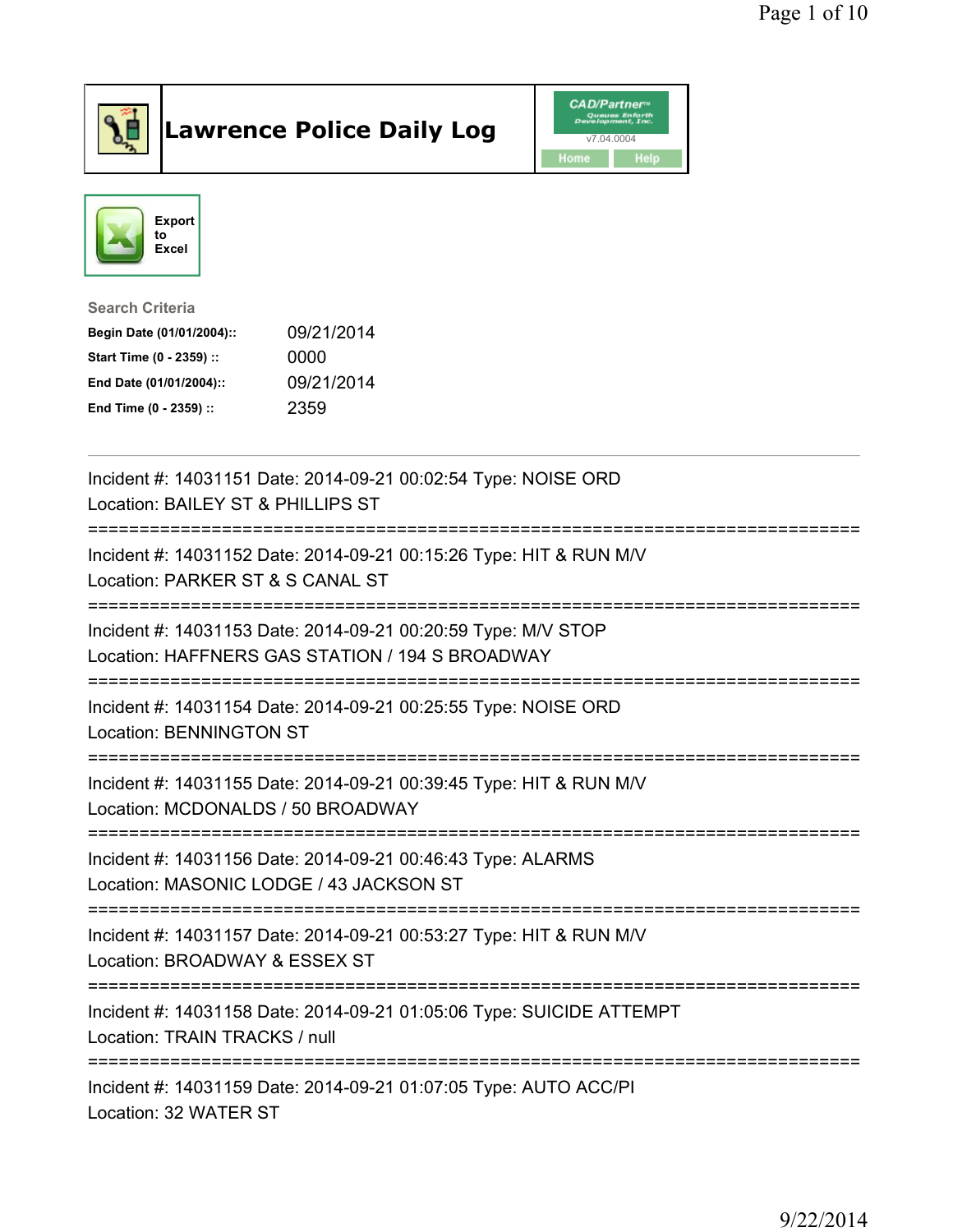| Incident #: 14031160 Date: 2014-09-21 01:15:44 Type: AUTO ACC/UNK PI<br>Location: COMMON ST & NEWBURY ST                      |
|-------------------------------------------------------------------------------------------------------------------------------|
| Incident #: 14031161 Date: 2014-09-21 01:18:34 Type: NOISE ORD<br>Location: 111 E HAVERHILL ST                                |
| Incident #: 14031162 Date: 2014-09-21 01:21:18 Type: M/V STOP<br>Location: 473 ESSEX ST                                       |
| Incident #: 14031164 Date: 2014-09-21 01:21:42 Type: M/V STOP<br>Location: E HAVERHILL ST & FERRY ST                          |
| Incident #: 14031163 Date: 2014-09-21 01:22:43 Type: M/V STOP<br>Location: 32 LAWRENCE ST                                     |
| Incident #: 14031165 Date: 2014-09-21 01:27:07 Type: DISTURBANCE<br>Location: MASON ST & WATER ST                             |
| Incident #: 14031166 Date: 2014-09-21 01:32:51 Type: A&B D/W PAST<br>Location: 108 HANCOCK ST                                 |
| =====================<br>Incident #: 14031167 Date: 2014-09-21 01:48:56 Type: FIGHT<br>Location: 101 HOWARD ST                |
| Incident #: 14031168 Date: 2014-09-21 01:52:15 Type: HIT & RUN M/V<br>Location: 100 CROSS ST                                  |
| Incident #: 14031169 Date: 2014-09-21 02:00:14 Type: DISTURBANCE<br>Location: 99 HAMPSHIRE ST                                 |
| Incident #: 14031170 Date: 2014-09-21 02:03:36 Type: FIGHT<br>Location: 35 COMMON ST                                          |
| Incident #: 14031171 Date: 2014-09-21 02:27:00 Type: NOISE ORD<br>Location: 354 AMES ST                                       |
| :===============================<br>Incident #: 14031172 Date: 2014-09-21 02:27:20 Type: NOISE ORD<br>Location: 22 CHARDON ST |
| Incident #: 14031173 Date: 2014-09-21 02:27:56 Type: NOISE ORD<br>Lootion: EQO LIAV/EDLIII L OT                               |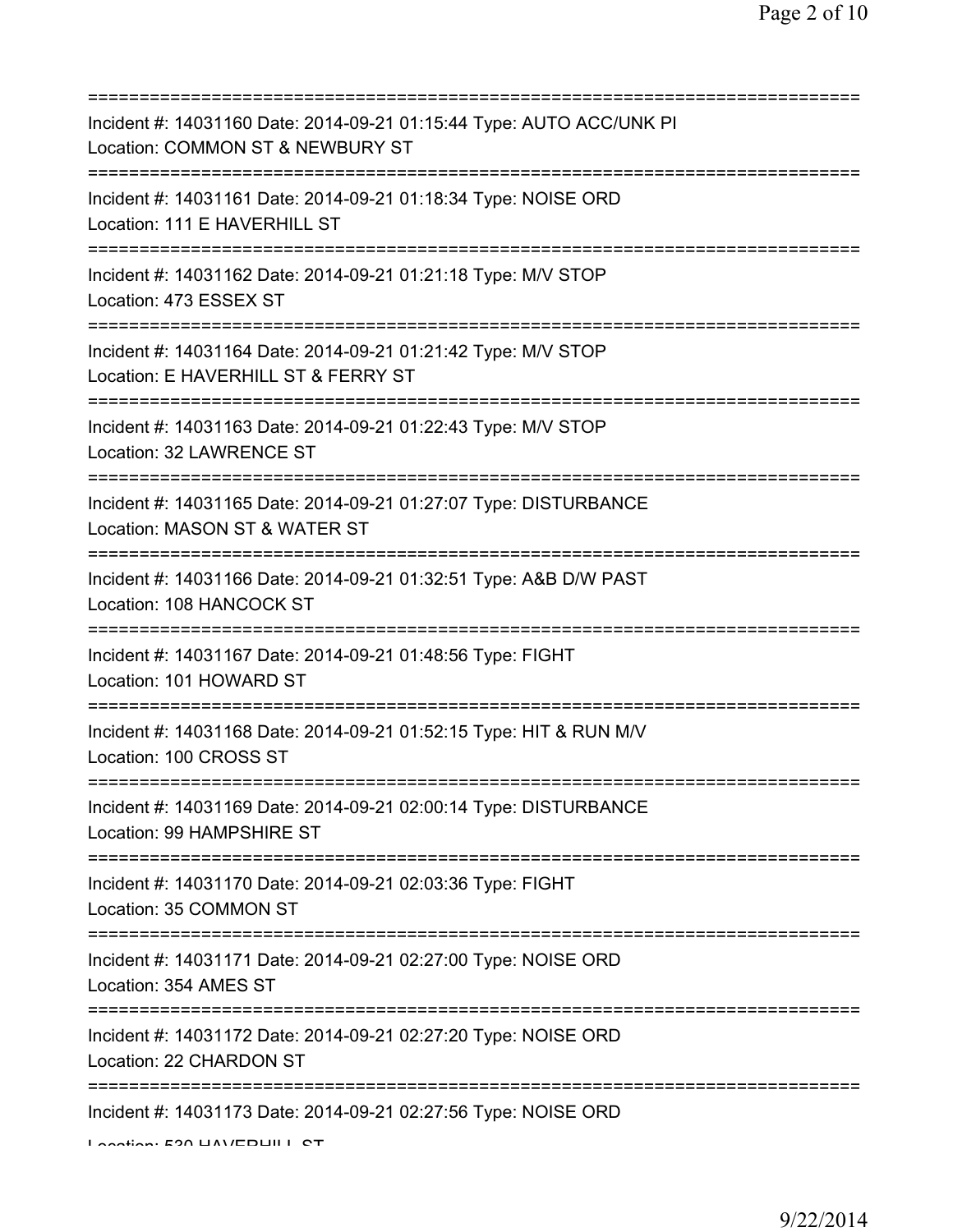| Incident #: 14031174 Date: 2014-09-21 02:34:02 Type: NOISE ORD<br>Location: 79 ABBOTT ST FL 3                                                     |
|---------------------------------------------------------------------------------------------------------------------------------------------------|
| Incident #: 14031175 Date: 2014-09-21 02:47:36 Type: FIGHT<br>Location: MELROSE ST & MELROSE CT<br>=======================                        |
| Incident #: 14031176 Date: 2014-09-21 02:48:09 Type: FIGHT<br>Location: 18 MELROSE ST<br>=====================================                    |
| Incident #: 14031177 Date: 2014-09-21 02:49:52 Type: GENERAL SERV<br>Location: PRIDE STAR AMBULANCE / 423 MERRIMACK ST                            |
| Incident #: 14031179 Date: 2014-09-21 02:52:45 Type: DEATH SUDDEN<br>Location: 195 BAILEY ST #1ST                                                 |
| Incident #: 14031178 Date: 2014-09-21 02:53:18 Type: MEDIC SUPPORT<br>Location: 195 BAILEY ST                                                     |
| Incident #: 14031180 Date: 2014-09-21 02:58:45 Type: NEIGHBOR PROB<br>Location: 41 CLINTON CT                                                     |
| Incident #: 14031181 Date: 2014-09-21 03:01:51 Type: NOISE ORD<br>Location: 354 AMES ST                                                           |
| Incident #: 14031182 Date: 2014-09-21 03:02:24 Type: NOISE ORD<br>Location: 311 WATER ST #7                                                       |
| Incident #: 14031183 Date: 2014-09-21 03:05:21 Type: SHOTS FIRED<br>Location: 112 SPRINGFIELD ST                                                  |
| Incident #: 14031184 Date: 2014-09-21 03:14:15 Type: ALARMS<br>Location: 324 PROSPECT ST                                                          |
| ______________________________________<br>Incident #: 14031185 Date: 2014-09-21 04:06:50 Type: ALARMS<br>Location: DUNKIN DONUTS / 581 ANDOVER ST |
| Incident #: 14031186 Date: 2014-09-21 04:11:24 Type: STOL/MV/PAS<br>Location: JACKSON ST & METHUEN ST                                             |
| Incident #: 14031187 Date: 2014-09-21 04:15:35 Type: AUTO ACC/UNK PI                                                                              |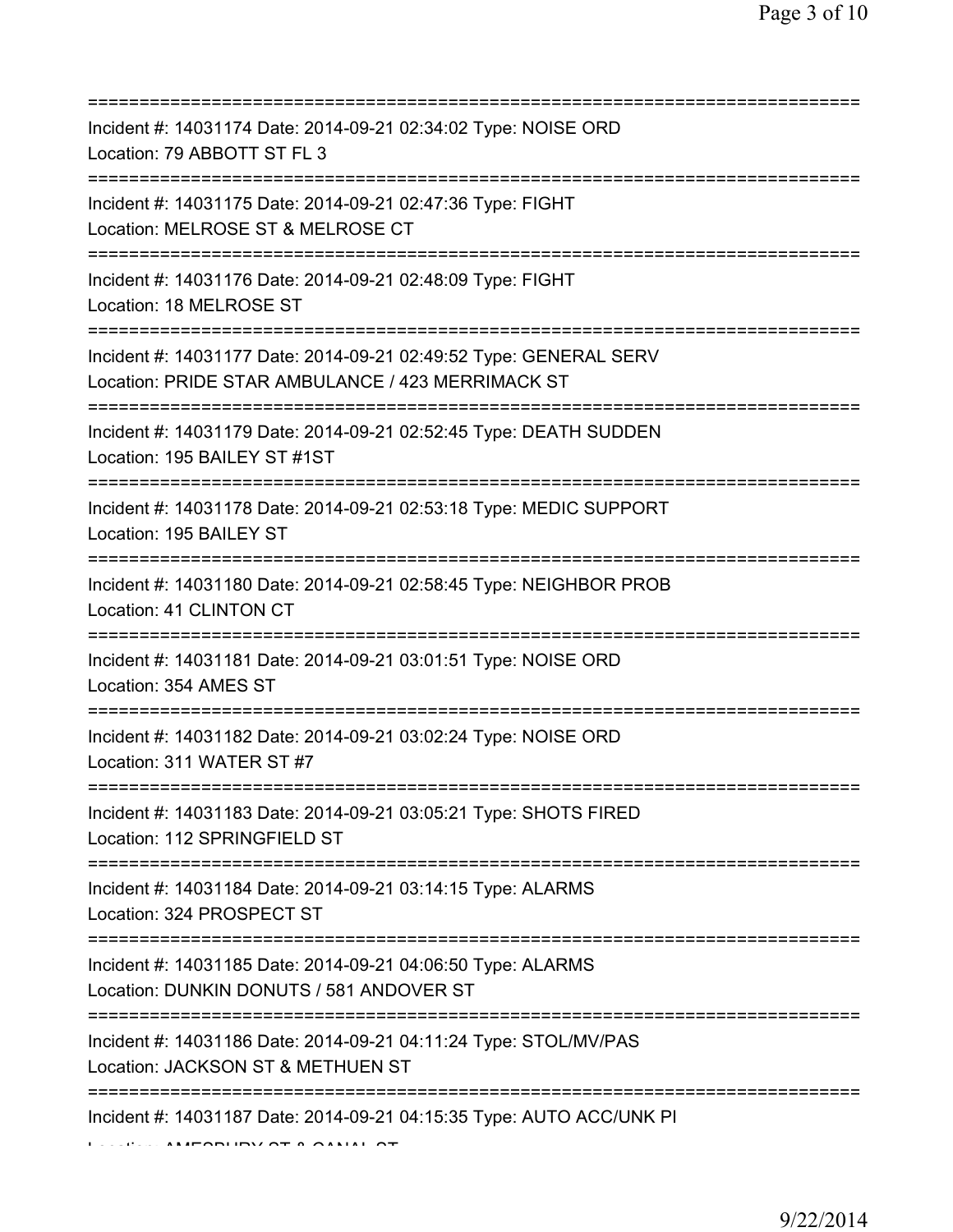=========================================================================== Incident #: 14031188 Date: 2014-09-21 04:32:08 Type: DISTURBANCE Location: 7 DAISY ST FL 1 =========================================================================== Incident #: 14031189 Date: 2014-09-21 04:47:06 Type: B&E/PROG Location: 651 BROADWAY =========================================================================== Incident #: 14031190 Date: 2014-09-21 05:01:06 Type: UNWANTEDGUEST Location: 10 EXETER ST =========================================================================== Incident #: 14031191 Date: 2014-09-21 05:04:52 Type: E911 HANGUP Location: 7 DAISY ST FL 2 =========================================================================== Incident #: 14031192 Date: 2014-09-21 05:05:49 Type: DISORDERLY Location: SEVEN ELEVEN / 99 HAMPSHIRE ST =========================================================================== Incident #: 14031193 Date: 2014-09-21 08:16:08 Type: ALARMS Location: 651 BROADWAY =========================================================================== Incident #: 14031194 Date: 2014-09-21 08:32:32 Type: INVEST CONT Location: 59 FRANKLIN ST #3 =========================================================================== Incident #: 14031195 Date: 2014-09-21 08:40:14 Type: UNWANTEDGUEST Location: 48 ABBOTT ST FL 2 =========================================================================== Incident #: 14031196 Date: 2014-09-21 08:43:55 Type: ALARMS Location: 483 LOWELL ST =========================================================================== Incident #: 14031197 Date: 2014-09-21 09:25:06 Type: TRESPASSING Location: 250 JACKSON ST =========================================================================== Incident #: 14031198 Date: 2014-09-21 10:08:10 Type: FIRE Location: 26 LOGAN ST =========================================================================== Incident #: 14031199 Date: 2014-09-21 10:37:53 Type: MV/BLOCKING Location: 350 LOWELL ST =========================================================================== Incident #: 14031200 Date: 2014-09-21 10:52:31 Type: E911 HANGUP Location: 65 GARDEN ST =========================================================================== Incident #: 14031201 Date: 2014-09-21 10:56:50 Type: M/V STOP

Location: ESSEX ST & LAWRENCE ST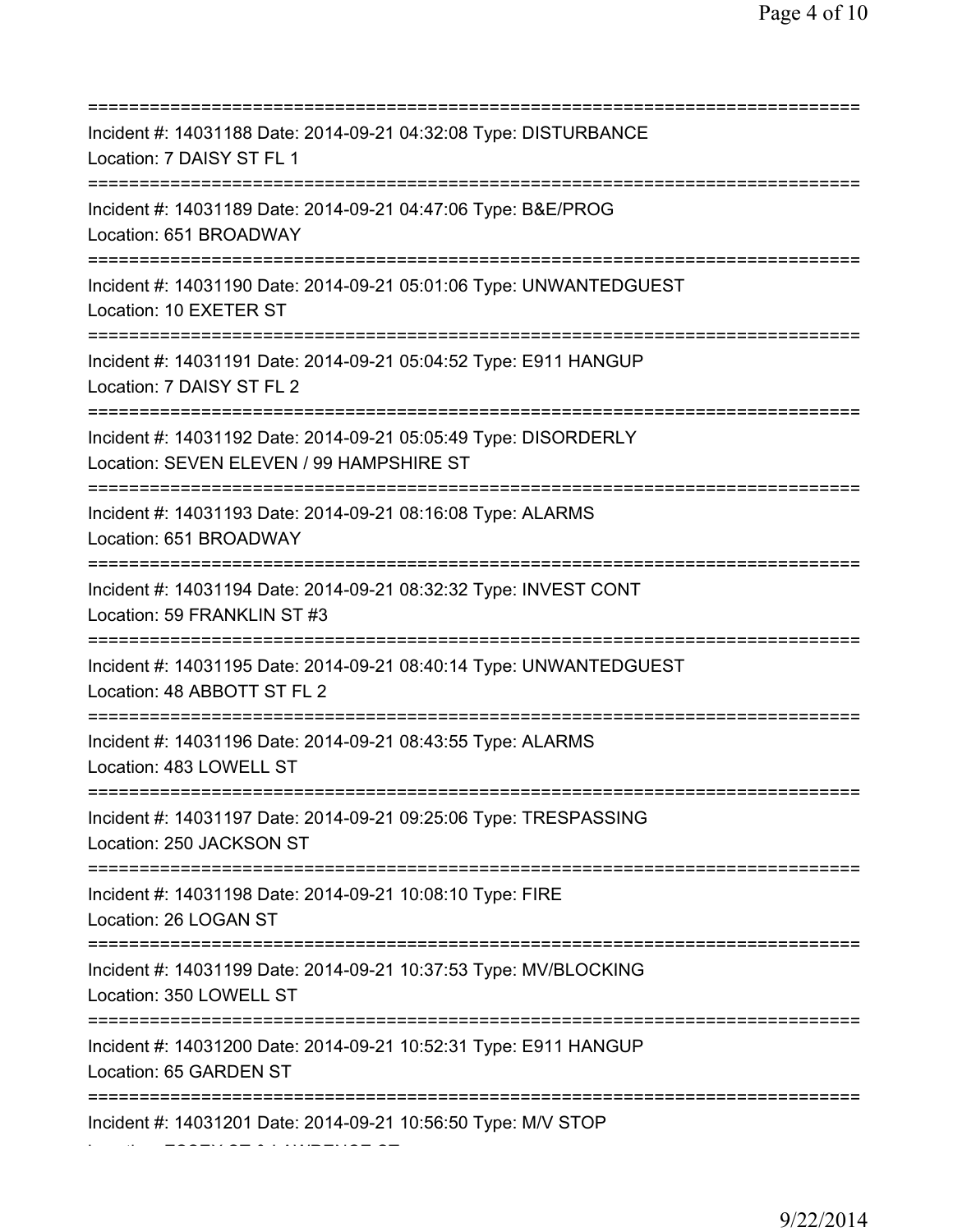=========================================================================== Incident #: 14031202 Date: 2014-09-21 11:06:11 Type: WARRANT SERVE Location: 104 HANCOCK ST FL 2 =========================================================================== Incident #: 14031203 Date: 2014-09-21 11:06:18 Type: TOW/REPOSSED Location: 269 CYPRESS AV =========================================================================== Incident #: 14031204 Date: 2014-09-21 11:10:24 Type: INVEST CONT Location: 37 FERN ST =========================================================================== Incident #: 14031206 Date: 2014-09-21 11:15:03 Type: TOW/REPOSSED Location: 9 CYR DR =========================================================================== Incident #: 14031205 Date: 2014-09-21 11:15:57 Type: SUS PERS/MV Location: 52 FERRY ST =========================================================================== Incident #: 14031207 Date: 2014-09-21 11:42:58 Type: 209A/SERVE Location: 22 BAILEY ST =========================================================================== Incident #: 14031208 Date: 2014-09-21 11:47:58 Type: 209A/SERVE Location: 150 MARKET ST =========================================================================== Incident #: 14031209 Date: 2014-09-21 11:56:00 Type: TOW OF M/V Location: HAVERHILL ST & WHITE ST =========================================================================== Incident #: 14031210 Date: 2014-09-21 12:00:10 Type: LARCENY/PAST Location: APPLETON WY & ESSEX ST =========================================================================== Incident #: 14031211 Date: 2014-09-21 12:16:41 Type: INVESTIGATION Location: 40 WHITE ST #59 =========================================================================== Incident #: 14031212 Date: 2014-09-21 12:21:51 Type: AUTO ACC/PI Location: COMMON ST & FRANKLIN ST =========================================================================== Incident #: 14031213 Date: 2014-09-21 12:22:41 Type: KEEP PEACE Location: 514 HAMPSHIRE ST =========================================================================== Incident #: 14031214 Date: 2014-09-21 12:28:58 Type: LARCENY/PAST Location: CVS PHARMACY / 266 BROADWAY =========================================================================== Incident #: 14031215 Date: 2014-09-21 12:31:46 Type: ALARM/BURG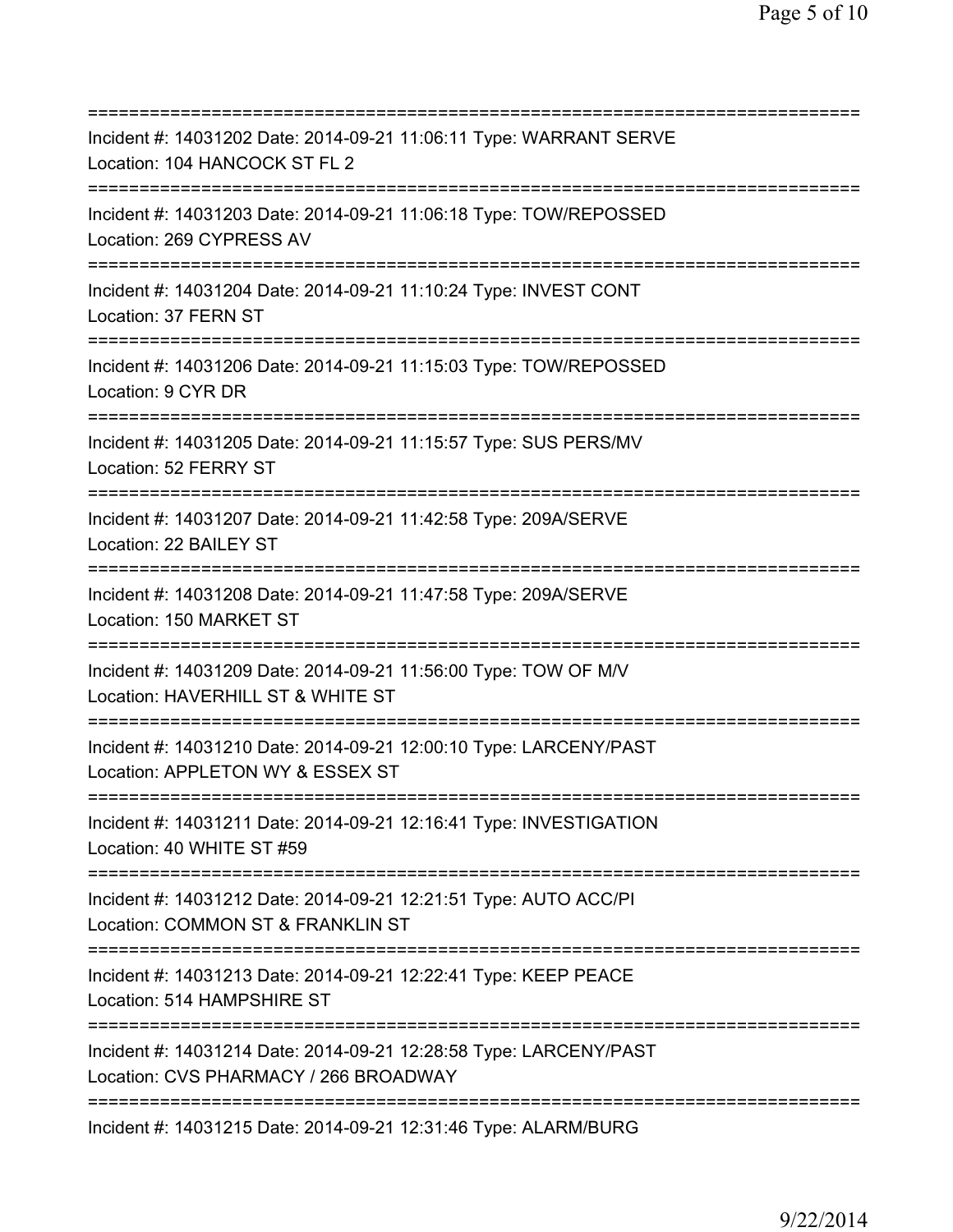=========================================================================== Incident #: 14031216 Date: 2014-09-21 12:32:39 Type: UNWANTEDGUEST Location: 37 DUCKETT AV =========================================================================== Incident #: 14031217 Date: 2014-09-21 12:36:19 Type: STOL/MV/PAS Location: 98 CROSS ST =========================================================================== Incident #: 14031218 Date: 2014-09-21 13:06:50 Type: CK WELL BEING Location: 104 HANCOCK ST =========================================================================== Incident #: 14031219 Date: 2014-09-21 13:13:06 Type: MV/BLOCKING Location: 72 HOWARD ST =========================================================================== Incident #: 14031220 Date: 2014-09-21 13:14:07 Type: BUILDING FIRE Location: 3 TREMONT ST FL 3 =========================================================================== Incident #: 14031221 Date: 2014-09-21 13:20:07 Type: GUN CALL Location: 190 BRUCE ST =========================================================================== Incident #: 14031222 Date: 2014-09-21 13:21:59 Type: MV/BLOCKING Location: 31 PLEASANT TER =========================================================================== Incident #: 14031223 Date: 2014-09-21 13:38:21 Type: LIC PLATE STO Location: 15 BORDER ST =========================================================================== Incident #: 14031224 Date: 2014-09-21 14:17:32 Type: SUS PERS/MV Location: ANDOVER ST & S BROADWAY =========================================================================== Incident #: 14031225 Date: 2014-09-21 14:40:22 Type: ALARM/BURG Location: LORENZO BUILDING / 599 CANAL ST =========================================================================== Incident #: 14031226 Date: 2014-09-21 14:42:18 Type: SUS PERS/MV Location: 12 ROWE ST =========================================================================== Incident #: 14031227 Date: 2014-09-21 14:47:29 Type: MV/BLOCKING Location: DARTMOUTH ST & YALE ST =========================================================================== Incident #: 14031228 Date: 2014-09-21 14:50:05 Type: TOW OF M/V Location: 112 SPRINGFIELD ST =========================================================================== Incident #: 14031229 Date: 2014-09-21 14:50:08 Type: DISTURBANCE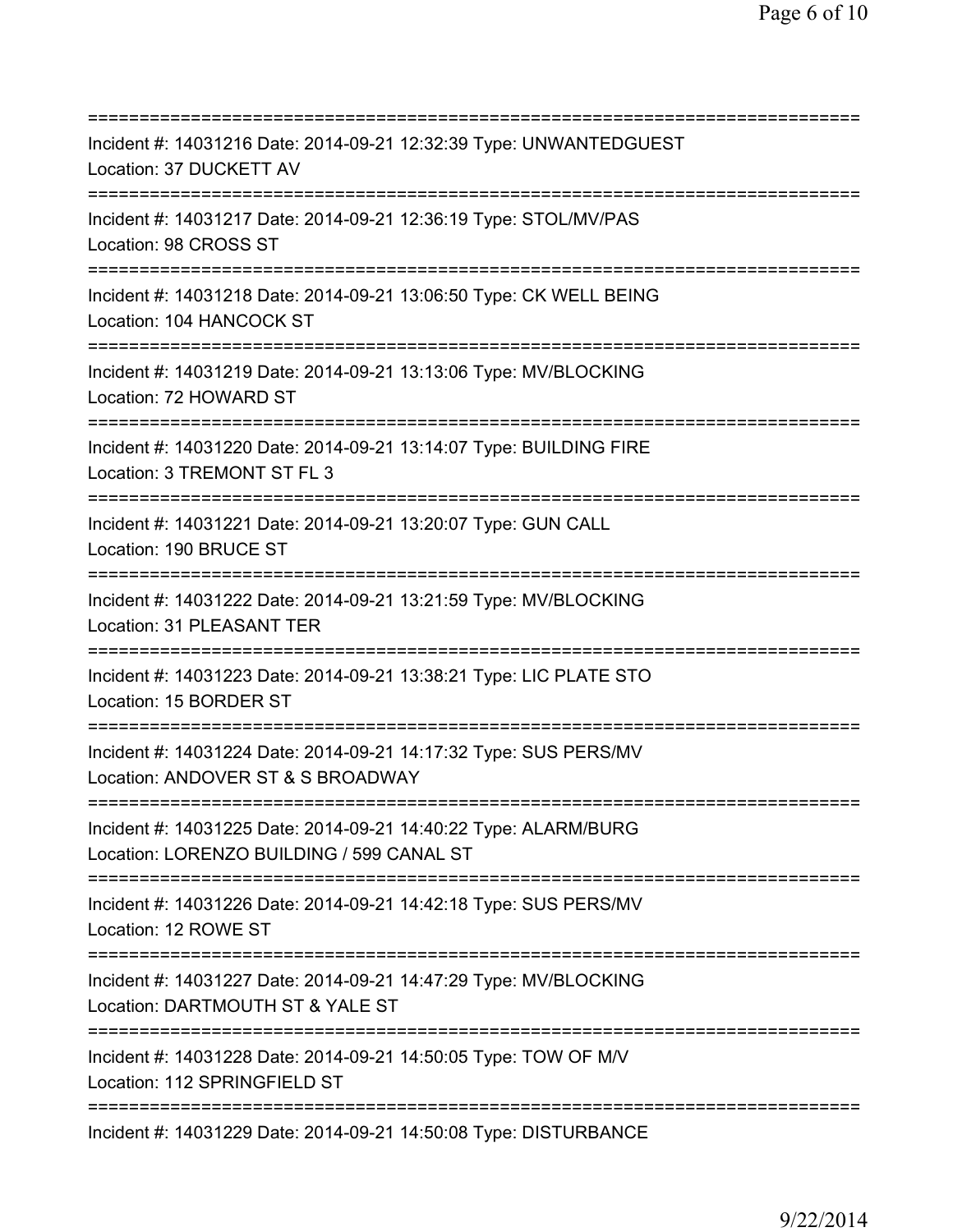| Location: 384 S BROADWAY                                                                                                         |
|----------------------------------------------------------------------------------------------------------------------------------|
| Incident #: 14031230 Date: 2014-09-21 15:21:59 Type: NOISE ORD<br>Location: 79 BODWELL ST<br>----------------------------------- |
| Incident #: 14031231 Date: 2014-09-21 15:23:05 Type: 209A/SERVE<br>Location: 90 LOWELL ST<br>==============================      |
| Incident #: 14031232 Date: 2014-09-21 15:41:24 Type: SEX OFF. PAST<br>Location: 17 DURHAM ST                                     |
| Incident #: 14031233 Date: 2014-09-21 16:06:30 Type: ALARM/HOLD<br>Location: BOSTON HOOKAH OF LAWRENCE / 248 BROADWAY #B         |
| Incident #: 14031234 Date: 2014-09-21 16:18:26 Type: ALARM/BURG<br>Location: LORENZO BUILDING / 599 CANAL ST                     |
| Incident #: 14031235 Date: 2014-09-21 16:42:28 Type: STOL/MV/PAS<br>Location: BROADWAY AVE                                       |
| Incident #: 14031236 Date: 2014-09-21 16:52:29 Type: STOL/MV/PAS<br>Location: 51 COOLIDGE ST                                     |
| Incident #: 14031237 Date: 2014-09-21 17:01:32 Type: NOISE ORD<br>Location: 27 PARK ST                                           |
| Incident #: 14031238 Date: 2014-09-21 17:03:24 Type: STOLEN PROP<br>Location: 60 WATER ST FL 2                                   |
| ===========================<br>Incident #: 14031239 Date: 2014-09-21 17:26:50 Type: DISORDERLY<br>Location: MANN ST & WESLEY ST  |
| Incident #: 14031240 Date: 2014-09-21 17:42:42 Type: LIC PLATE STO<br>Location: 473 ESSEX ST                                     |
| Incident #: 14031241 Date: 2014-09-21 17:50:16 Type: NOISE ORD<br>Location: 71 BODWELL ST<br>===================                 |
| Incident #: 14031242 Date: 2014-09-21 17:51:31 Type: M/V STOP<br>Location: BRADFORD ST & BROADWAY                                |
| Individual # 4A0242A2 Detail OD AA A0.09.AD Tunn: DOE/DACT                                                                       |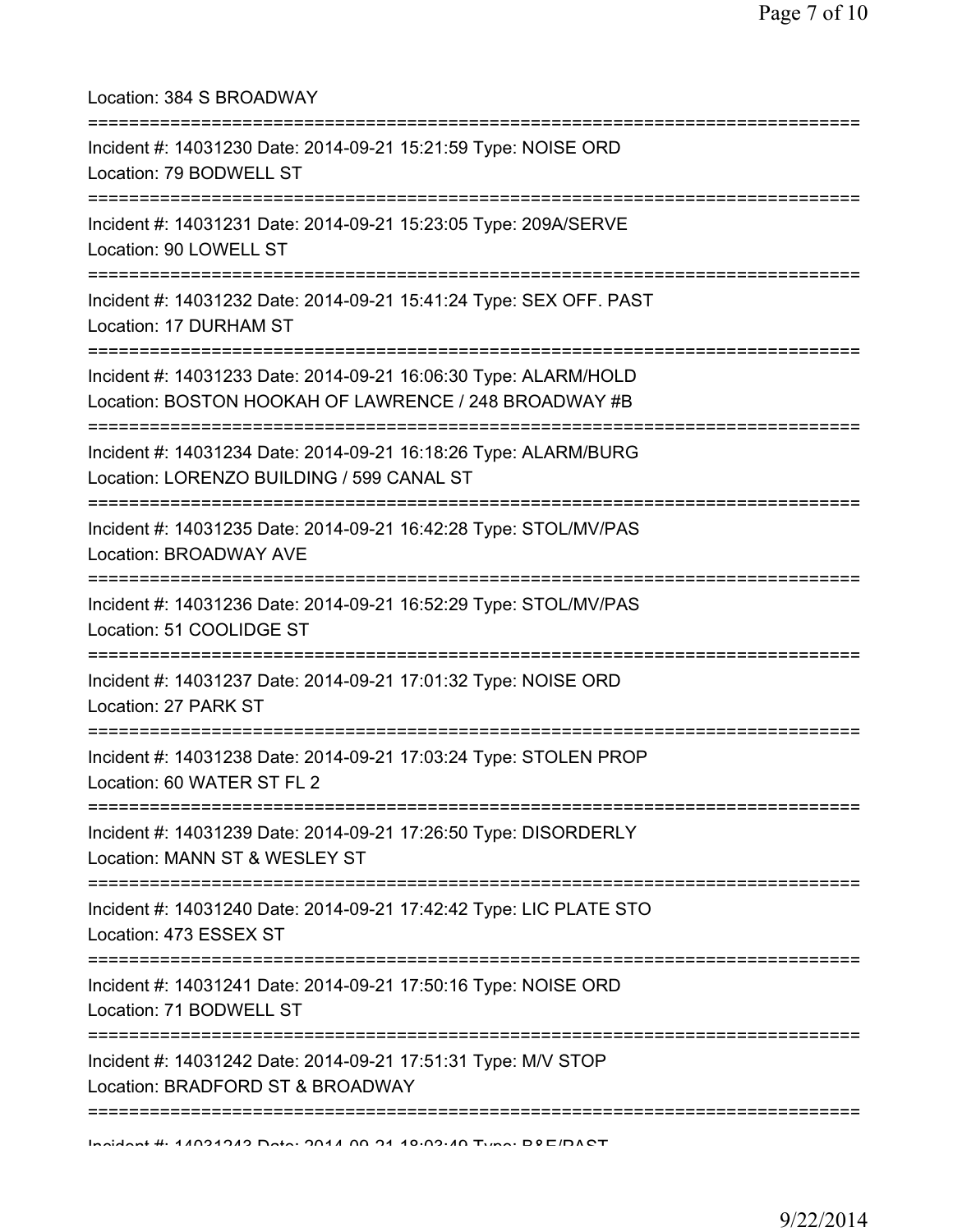| Location: 132 WALNUT ST FL 1<br>==================================                                                                     |
|----------------------------------------------------------------------------------------------------------------------------------------|
| Incident #: 14031245 Date: 2014-09-21 18:09:20 Type: DOMESTIC/PAST<br>Location: 40 PARK ST<br>=========================                |
| Incident #: 14031244 Date: 2014-09-21 18:11:19 Type: M/V STOP<br>Location: 256 SALEM ST<br>===================================         |
| Incident #: 14031246 Date: 2014-09-21 18:27:29 Type: CHILD ABUSE<br>Location: 3 BUNKERHILL ST<br>==================================    |
| Incident #: 14031247 Date: 2014-09-21 18:34:36 Type: NOISE ORD<br>Location: 264 E HAVERHILL ST                                         |
| Incident #: 14031248 Date: 2014-09-21 18:53:41 Type: M/V STOP<br><b>Location: S UNION ST</b>                                           |
| Incident #: 14031249 Date: 2014-09-21 19:14:49 Type: ALARM/BURG<br>Location: LORENZO BUILDING / 599 CANAL ST                           |
| Incident #: 14031250 Date: 2014-09-21 19:21:32 Type: 209A/VIOLATION<br>Location: 35 COMMON ST                                          |
| Incident #: 14031251 Date: 2014-09-21 19:51:44 Type: CK WELL BEING<br>Location: 4 WOODLAND ST FL 1                                     |
| -----------------------<br>Incident #: 14031252 Date: 2014-09-21 19:55:54 Type: STOL/MV/PAS<br>Location: 87 CROSS ST                   |
| =====================================<br>Incident #: 14031253 Date: 2014-09-21 20:01:00 Type: TENANT PROB<br>Location: 25 VINE ST FL 1 |
| Incident #: 14031254 Date: 2014-09-21 20:05:49 Type: TRESPASSING<br>Location: 33 JACKSON ST                                            |
| Incident #: 14031255 Date: 2014-09-21 20:27:43 Type: NOISE ORD<br>Location: 80 BUNKERHILL ST                                           |
| Incident #: 14031256 Date: 2014-09-21 20:31:31 Type: B&E/PAST<br>Location: 132 WALNUT ST FL 1ST                                        |
|                                                                                                                                        |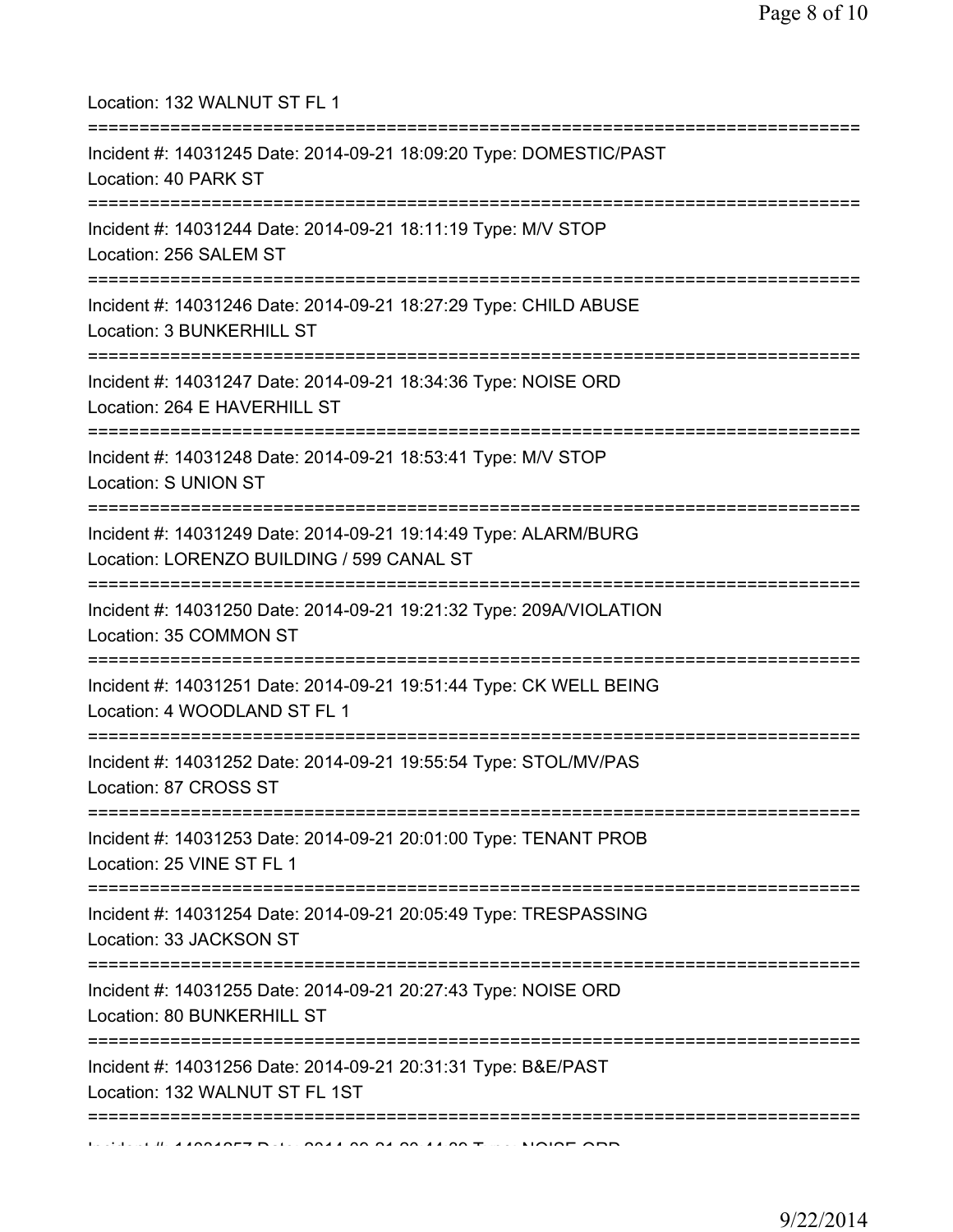| Location: 98 FARNHAM ST FL 1<br>======================                                                          |
|-----------------------------------------------------------------------------------------------------------------|
| Incident #: 14031259 Date: 2014-09-21 20:52:07 Type: LIC PLATE STO<br>Location: 12 PLEASANT ST                  |
| Incident #: 14031258 Date: 2014-09-21 20:55:37 Type: AUTO ACC/PI<br>Location: LAWRENCE ST & PARK ST             |
| Incident #: 14031260 Date: 2014-09-21 21:08:17 Type: NOISE ORD<br>Location: MUSICARRO AUTO SOUND / 406 BROADWAY |
| Incident #: 14031261 Date: 2014-09-21 21:14:49 Type: NOISE ORD<br>Location: 80 BUNKERHILL ST                    |
| Incident #: 14031262 Date: 2014-09-21 21:28:59 Type: M/V STOP<br>Location: FALLS BRIDGE / null                  |
| Incident #: 14031263 Date: 2014-09-21 21:54:26 Type: NOISE ORD<br>Location: 77 BUNKERHILL ST                    |
| Incident #: 14031264 Date: 2014-09-21 21:55:15 Type: SUS PERS/MV<br>Location: 42 PLEASANT ST                    |
| Incident #: 14031265 Date: 2014-09-21 22:13:38 Type: STOL/MV/PAS<br>Location: 206 OSGOOD ST                     |
| Incident #: 14031266 Date: 2014-09-21 22:19:00 Type: M/V STOP<br>Location: TRIPOLI BAKERY INC / 106 COMMON ST   |
| Incident #: 14031267 Date: 2014-09-21 22:23:02 Type: M/V STOP<br>Location: JACKSON & E HAVERHILL                |
| Incident #: 14031268 Date: 2014-09-21 22:26:53 Type: M/V STOP<br>Location: HAVERHILL ST & JACKSON ST            |
| Incident #: 14031269 Date: 2014-09-21 22:33:22 Type: SUICIDE ATTEMPT<br>Location: DUCK BRIDGE / 0 ISLAND ST     |
| Incident #: 14031270 Date: 2014-09-21 22:41:34 Type: UNWANTEDGUEST<br>Location: 82 OAK ST FL 2                  |
|                                                                                                                 |